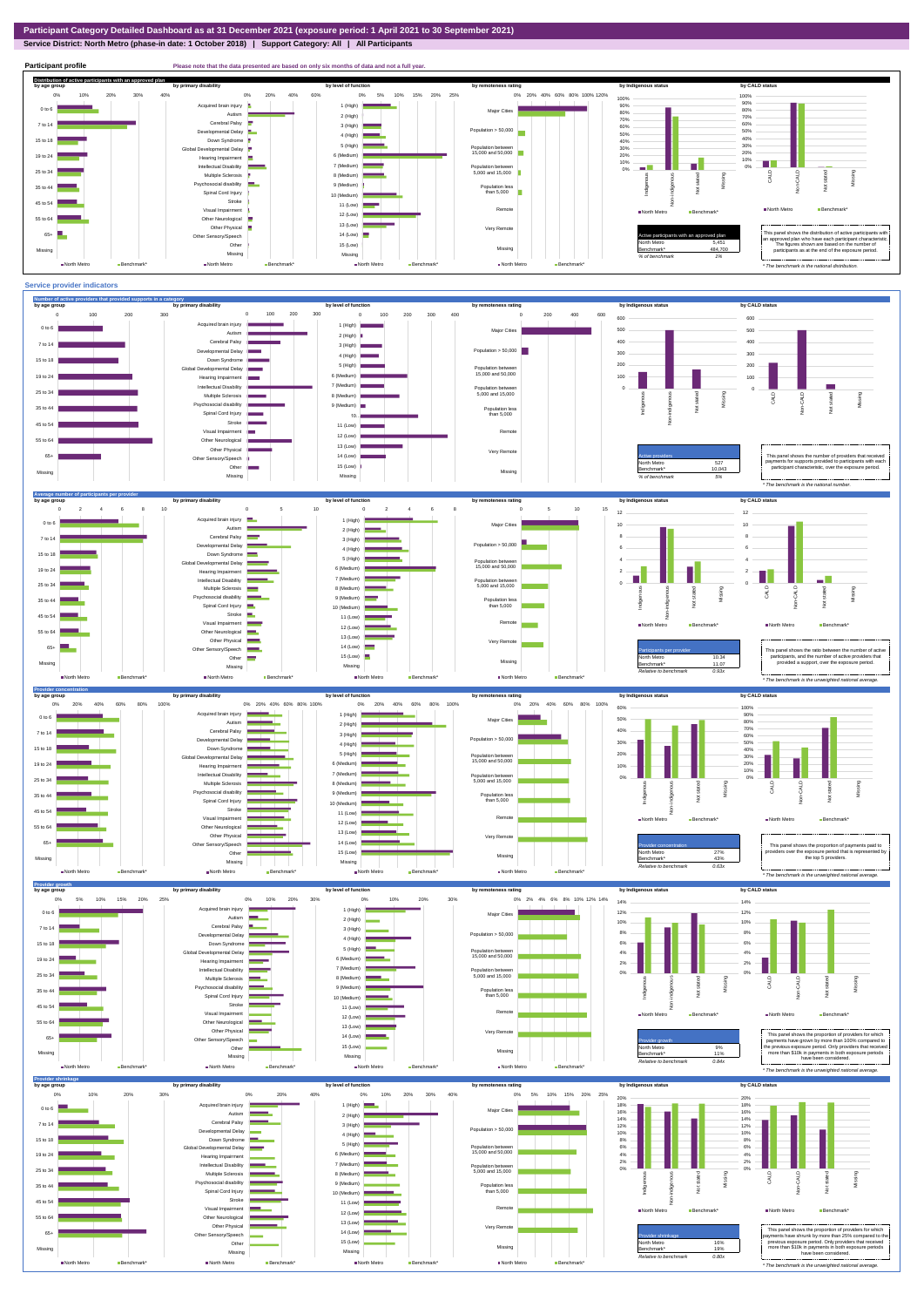## **Service District: North Metro (phase-in date: 1 October 2018) | Support Category: All | All Participants**

**Plan utilisation**



|                                | Active participants with          |                         | <b>Participants</b> | Provider      | Provider                     | Provider       | Total plan    |                  |                    | Outcomes indicator on | Has the NDIS helped with |
|--------------------------------|-----------------------------------|-------------------------|---------------------|---------------|------------------------------|----------------|---------------|------------------|--------------------|-----------------------|--------------------------|
| <b>Support category</b>        | approved plans                    | <b>Active providers</b> | per provider        | concentration | arowth                       | shrinkage      | budgets (\$m) | Payments (\$m)   | <b>Utilisation</b> | choice and control    | choice and control?      |
|                                |                                   |                         |                     |               |                              |                |               |                  |                    |                       |                          |
| Core                           |                                   |                         |                     |               |                              |                |               |                  |                    |                       |                          |
| Consumables                    | 3.830                             | 137                     | 28.0                | 70%           | 11%                          | 0%<br>- 1      | 4.8           | 3.0              | 63%                | 51%                   | 75%                      |
| <b>Daily Activities</b>        | 2.549                             | 185                     | 13.8                | 47%           | 13%                          | 21%            | 73.6          | 60.8             | 83%                | 49%                   | 75%                      |
| Community                      | 2.719                             | 150                     | 18.1                | 51%           | 6%                           | 14%            | 33.6          | 23.6             | 70%                | 46%                   | 74%                      |
| Transport<br>------------      | 1.981                             | 58<br>.                 | 34.2<br>.           | 61%<br>       | 0%<br>---------<br>--------- | 0%<br>-------- | 3.0<br>       | 3.0<br>--------- | 100%<br>--------   | 44%<br>.              | 74%<br>---------         |
| <b>Core total</b>              | 4.762                             | 310                     | 15.4                | 45%           | 11%                          | 17%            | 115.0         | 90.4             | 79%                | 50%                   | 73%                      |
|                                |                                   |                         |                     |               |                              |                |               |                  |                    |                       |                          |
| <b>Capacity Building</b>       |                                   |                         |                     |               |                              |                |               |                  |                    |                       |                          |
| Choice and Control             | 2,327                             | 72                      | 32.3                | 85%           | $0\%$                        | 7%             | 1.7           | 1.6              | 95%                | 53%                   | 70%                      |
| <b>Daily Activities</b>        | 5.361                             | 243                     | 22.1                | 62%           | 7%                           | 13%            | 35.4          | 22.7             | 64%                | 50%                   | 73%                      |
| Employment                     | 443<br><b>COLLEGE</b>             | 40                      | 11.1                | 75%           | Δ<br>0%                      | Δ.<br>44%      | 2.8           | 1.1              | 40%                | 32%                   | 70%                      |
| Relationships                  | 783<br><b>Contract</b>            | 78                      | 10.0                | 60%           | $\bullet$<br>14%             | 9%             | 3.7           | 1.8              | 48%                | 16%                   | 68%                      |
| Social and Civic               | 965<br><b>Contract</b>            | 65                      | 14.8                | 55%           | 9%                           | 9%             | 4.0           | 1.8              | 45%                | 39%                   | 68%                      |
| Support Coordination           | 2.115                             | 138<br>                 | 15.3<br>            | 37%           | 11%                          | 2%<br>------   | 4.1           | 2.9<br>------    | 70%                | 45%                   | 71%                      |
| <b>Capacity Building total</b> | 5.402                             | 340                     | 15.9                | 53%           | 5%                           | 14%            | 52.0          | 32.2             | 62%                | 50%                   | 73%                      |
| Capital                        |                                   |                         |                     |               |                              |                |               |                  |                    |                       |                          |
| Assistive Technology           | 1.637<br><b>Contract Contract</b> | 100                     | 16.4                | 51%           | 9%                           | 27%            | 7.7           | 3.0              | 38%                | 56%                   | 78%                      |
| <b>Home Modifications</b>      | 298                               | 21                      | 14.2                | 89%           | 60%                          | 40%            | 1.5           | 0.6              | 42%                | 40%                   | 75%                      |
| <b>Capital total</b>           | 1.702                             | 110                     | 15.5                | 45%           | 15%                          | 30%            | 9.2           | 3.6              | 39%                | 54%                   | 77%                      |
|                                |                                   |                         |                     |               |                              |                |               |                  |                    |                       |                          |
| Missing                        | $\Omega$                          | $\Omega$                | 0.0                 | 0%            | 0%                           | 0%             | 0.0           | 0.0              | $0\%$              | 0%                    | 0%                       |
| All support categories         | 5.451                             | 527                     | 10.3                | 43%           | 9%                           | 16%            | 176.2         | 126.2            | 72%                | 50%                   | 73%                      |

Note: Only the major support categories are shown.<br>Note: Capacity Building total individual Wellbeing, Home Living and Lifelong Learning although these support categories are not shown.<br>Note: A utilisation rate may be abov

| <b>Indicator definitions</b>                                                                                                                        |                                                                                                                                                                                                                                                                                                                                                                                                                                                                                                                                                                                                                                                                                                                                                                                                                 |
|-----------------------------------------------------------------------------------------------------------------------------------------------------|-----------------------------------------------------------------------------------------------------------------------------------------------------------------------------------------------------------------------------------------------------------------------------------------------------------------------------------------------------------------------------------------------------------------------------------------------------------------------------------------------------------------------------------------------------------------------------------------------------------------------------------------------------------------------------------------------------------------------------------------------------------------------------------------------------------------|
| Active participants with approved plans                                                                                                             | Number of active participants who have an approved plan and reside in the service district / have supports relating to the support category in their plan.                                                                                                                                                                                                                                                                                                                                                                                                                                                                                                                                                                                                                                                      |
| <b>Active providers</b><br><b>Participants per provider</b><br><b>Provider concentration</b><br><b>Provider growth</b><br><b>Provider shrinkage</b> | Number of providers that received payments for supports provided to participants within the service district / support category, over the exposure period,<br>Ratio between the number of active participants and the number of active providers.<br>Proportion of provider payments over the exposure period that were paid to the top 10 providers.<br>Proportion of providers for which payments have grown by more than 100% compared to the previous exposure period. Only providers that received more than \$10k in payments in both exposure periods have been considered.<br>Proportion of providers for which payments have shrunk by more than 25% compared to the previous exposure period. Only providers that received more than \$10k in payments in both exposure periods have been considered. |
| <b>Total plan budgets</b><br><b>Payments</b><br><b>Utilisation</b>                                                                                  | Value of supports committed in participant plans for the exposure period.<br>Value of all payments over the exposure period, including payments to providers, payments to participants, and off-system payments (in-kind and Younger People In Residential Aged Care (YPIRAC)).<br>Ratio between payments and total plan budgets.                                                                                                                                                                                                                                                                                                                                                                                                                                                                               |
| Outcomes indicator on choice and control<br>Has the NDIS helped with choice and control?                                                            | Proportion of participants who reported in their most recent outcomes survey that they choose who supports them.<br>Proportion of participants who reported in their most recent outcomes survey that the NDIS has helped with choice and control.                                                                                                                                                                                                                                                                                                                                                                                                                                                                                                                                                              |
|                                                                                                                                                     | The green dots indicate the top 10 percentile of service districts / support categories when ranked by performance against benchmark for the given metric. In other words, performing relatively well under the given metric.<br>The red dots indicate the bottom 10 percentile of service districts / support categories when ranked by performance against benchmark for the given metric. In other words, performing relatively poorly under the given metri                                                                                                                                                                                                                                                                                                                                                 |
|                                                                                                                                                     | Note: A higher score is considered to be 'good' performance under some metrics. For example, a high utilisation rate is a sign of a functioning market where participants have access to the supports they need.<br>For other metrics, a lower score is considered to be 'good' performance. For example, a low provider concentration is a sign of a competitive market.                                                                                                                                                                                                                                                                                                                                                                                                                                       |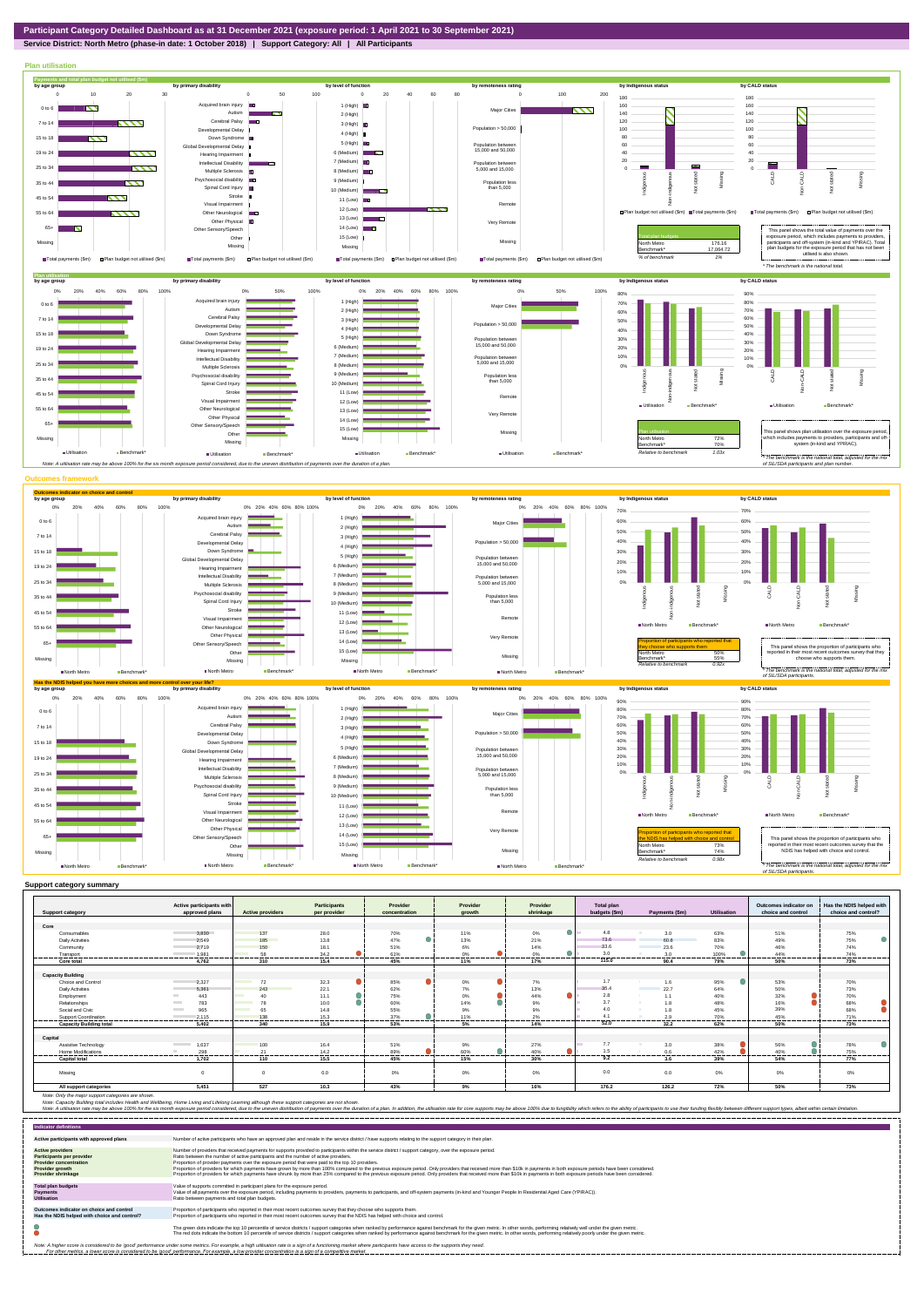**Service District: North Metro (phase-in date: 1 October 2018) | Support Category: All | Participants Receiving SIL/SDA**





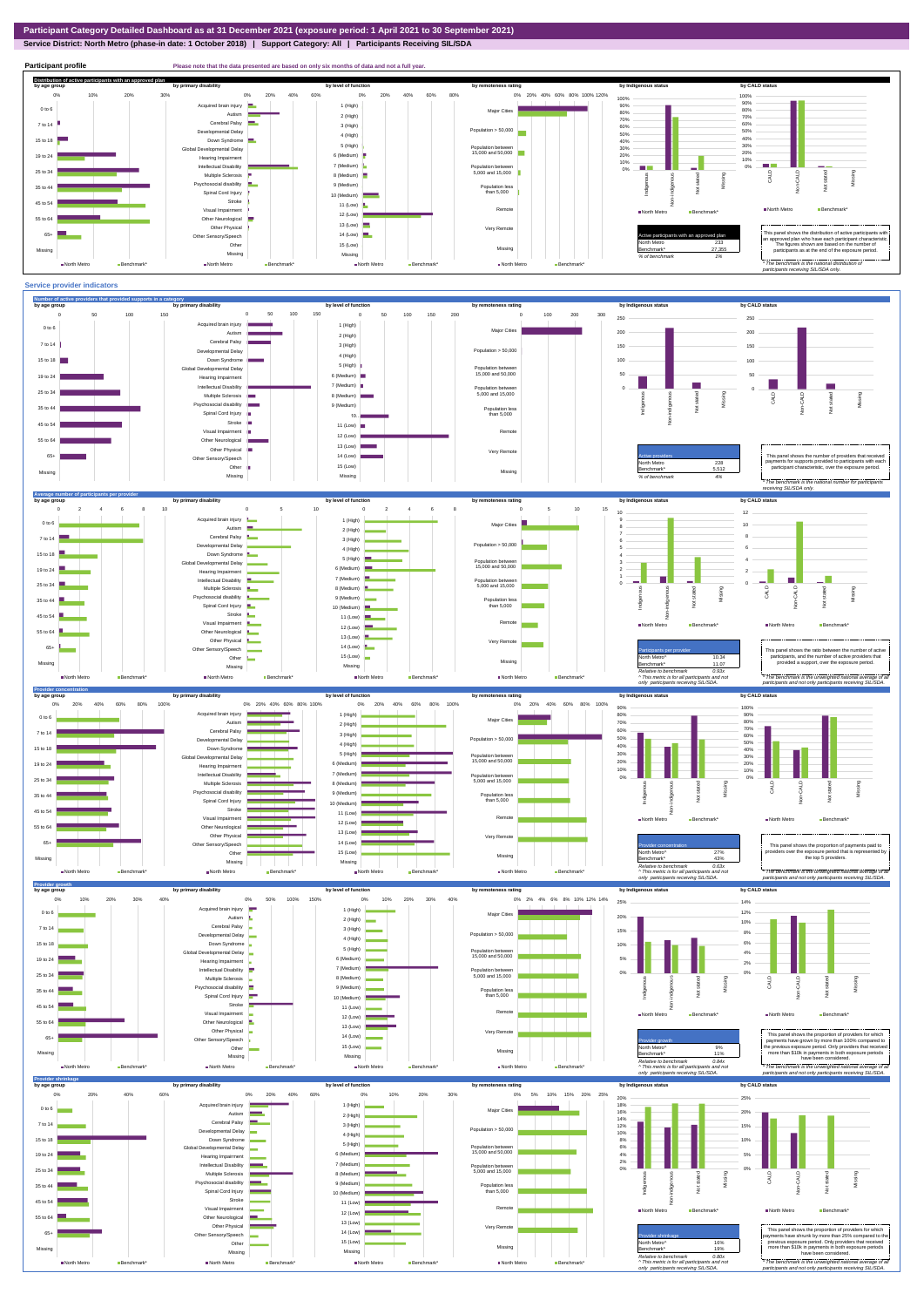

## **Service District: North Metro (phase-in date: 1 October 2018) | Support Category: All | Participants Receiving SIL/SDA**



|                                | Active participants with<br>approved plans | <b>Active providers</b> | <b>Participants</b><br>per provider | Provider      | Provider        | Provider  | <b>Total plan</b><br>budgets (\$m) | Payments (\$m) | Utilisation    | Outcomes indicator on<br>choice and control | Has the NDIS helped with |
|--------------------------------|--------------------------------------------|-------------------------|-------------------------------------|---------------|-----------------|-----------|------------------------------------|----------------|----------------|---------------------------------------------|--------------------------|
| <b>Support category</b>        |                                            |                         |                                     | concentration | arowth          | shrinkage |                                    |                |                |                                             | choice and control?      |
| Core                           |                                            |                         |                                     |               |                 |           |                                    |                |                |                                             |                          |
| Consumables                    | 191                                        | 52                      | 3.7                                 | 80%           | 0%              | 0%        | 0.4                                | 0.3            | 70%            | 13%                                         | 69%                      |
| <b>Daily Activities</b>        | 230                                        | 72                      | 3.2                                 | 62%           | 6%              | 13%       | 24.5                               | 23.5           | 96%            | 14%                                         | 70%                      |
| Community                      | 224                                        | 71 71                   | 3.2                                 | 57%           | 7%              | 9%        | 5.8                                | 4.1            | 72%            | 13%                                         | 71%                      |
| Transport                      | 221                                        | 31                      | 7.1                                 | 76%           | $0\%$           | 0%        | $0$ :                              | 0.2            | 69%            | 14%                                         | 70%                      |
| -----------<br>Core total      | <br>233                                    | <br>137                 | .<br>1.7                            | <br>59%       | --------<br>11% | .<br>12%  | --------<br>30.9                   | .<br>28.1      | -------<br>91% | -------<br>15%                              | .<br>71%                 |
|                                |                                            |                         |                                     |               |                 |           |                                    |                |                |                                             |                          |
| <b>Capacity Building</b>       |                                            |                         |                                     |               |                 |           |                                    |                |                |                                             |                          |
| Choice and Control             | <b>Contract Contract</b><br>59             | 18<br><b>The Co</b>     | 3.3                                 | 87%           | 0%              | 0%        | 0.1                                | 0.1            | 95%            | 20%                                         | 70%                      |
| Daily Activities               | 231                                        |                         | 2.9                                 | 60%           | 5%              | 15%       | 1.7                                | 1.1            | 66%            | 14%                                         | 71%                      |
| Employment                     | 31                                         |                         | 3.4                                 | 100%          | 0%              | 33%       | 0.2                                | 0.1<br>- 44    | 67%            | 14%                                         | 88%                      |
| Relationships                  | 127                                        |                         | 4.2                                 | 80%           | 0%              | 25%       | 0.7                                | H.<br>0.4      | 57%            | 6%                                          | 69%                      |
| Social and Civic               |                                            |                         | 1.3                                 | 100%          | 0%              | 67%       | $\Omega$                           | 0.1            | 76%            | 33%                                         | 86%                      |
| Support Coordination           | 222                                        | 66                      | 3.4                                 | 52%           | 0%              | 0%        | 0.5                                | 0.4            | 81%            | 14%                                         | 71%                      |
| <b>Capacity Building total</b> | 233                                        | 132                     | 1.8                                 | 46%           | 9%              | 17%       | 3.3                                | 2.2            | 67%            | 15%                                         | 71%                      |
| Capital                        |                                            |                         |                                     |               |                 |           |                                    |                |                |                                             |                          |
| Assistive Technology           | 124                                        | 36                      | 3.4                                 | 83%           | 14%             | 43%       | 0.7                                | 0.3            | 40%            | 15%                                         | 68%                      |
| Home Modifications             | 132                                        |                         | 22.0                                | 100%          | 100%            | 0%        | 1.0                                | 0.2            | 21%            | 12%                                         | 65%                      |
| <b>Capital total</b>           | .<br>176                                   | <br>40                  | -------<br>4.4                      | .<br>78%      | .<br>33%        | .<br>33%  | ------<br>1.7                      | .<br>0.5       | .<br>29%       | .<br>14%                                    | .<br>67%                 |
|                                |                                            |                         |                                     |               |                 |           |                                    |                |                |                                             |                          |
| Missina                        | $\Omega$                                   | $\Omega$                | 0.0                                 | 0%            | 0%              | 0%        | 0.0                                | 0.0            | 0%             | 0%                                          | 0%                       |
| All support categories         | 233                                        | 228                     | 1.0                                 | 56%           | 12%             | 12%       | 36.0                               | 30.9           | 86%            | 15%                                         | 71%                      |

| <b>Indicator definitions</b>                                                                                                                 |                                                                                                                                                                                                                                                                                                                                                                                                                                                                                                                                                                                                                                                                                                                                                                                                                 |
|----------------------------------------------------------------------------------------------------------------------------------------------|-----------------------------------------------------------------------------------------------------------------------------------------------------------------------------------------------------------------------------------------------------------------------------------------------------------------------------------------------------------------------------------------------------------------------------------------------------------------------------------------------------------------------------------------------------------------------------------------------------------------------------------------------------------------------------------------------------------------------------------------------------------------------------------------------------------------|
| Active participants with approved plans                                                                                                      | Number of active participants who have an approved plan and reside in the service district / have supports relating to the support category in their plan.                                                                                                                                                                                                                                                                                                                                                                                                                                                                                                                                                                                                                                                      |
| <b>Active providers</b><br>Participants per provider<br><b>Provider concentration</b><br><b>Provider growth</b><br><b>Provider shrinkage</b> | Number of providers that received payments for supports provided to participants within the service district / support category, over the exposure period,<br>Ratio between the number of active participants and the number of active providers.<br>Proportion of provider payments over the exposure period that were paid to the top 10 providers.<br>Proportion of providers for which payments have grown by more than 100% compared to the previous exposure period. Only providers that received more than \$10k in payments in both exposure periods have been considered.<br>Proportion of providers for which payments have shrunk by more than 25% compared to the previous exposure period. Only providers that received more than \$10k in payments in both exposure periods have been considered. |
| <b>Total plan budgets</b><br>Payments<br><b>Utilisation</b>                                                                                  | Value of supports committed in participant plans for the exposure period.<br>Value of all payments over the exposure period, including payments to providers, payments to participants, and off-system payments (in-kind and Younger People In Residential Aged Care (YPIRAC)).<br>Ratio between payments and total plan budgets.                                                                                                                                                                                                                                                                                                                                                                                                                                                                               |
| Outcomes indicator on choice and control<br>Has the NDIS helped with choice and control?                                                     | Proportion of participants who reported in their most recent outcomes survey that they choose who supports them.<br>Proportion of participants who reported in their most recent outcomes survey that the NDIS has helped with choice and control.                                                                                                                                                                                                                                                                                                                                                                                                                                                                                                                                                              |
|                                                                                                                                              | The green dots indicate the top 10 percentile of service districts / support categories when ranked by performance against benchmark for the given metric. In other words, performing relatively well under the given metric.<br>The red dots indicate the bottom 10 percentile of service districts / support categories when ranked by performance against benchmark for the given metric. In other words, performing relatively poorly under the given metri                                                                                                                                                                                                                                                                                                                                                 |
|                                                                                                                                              | Note: A higher score is considered to be 'good' performance under some metrics. For example, a high utilisation rate is a sign of a functioning market where participants have access to the supports they need.<br>For other metrics, a lower score is considered to be 'good' performance. For example, a low provider concentration is a sign of a competitive market.                                                                                                                                                                                                                                                                                                                                                                                                                                       |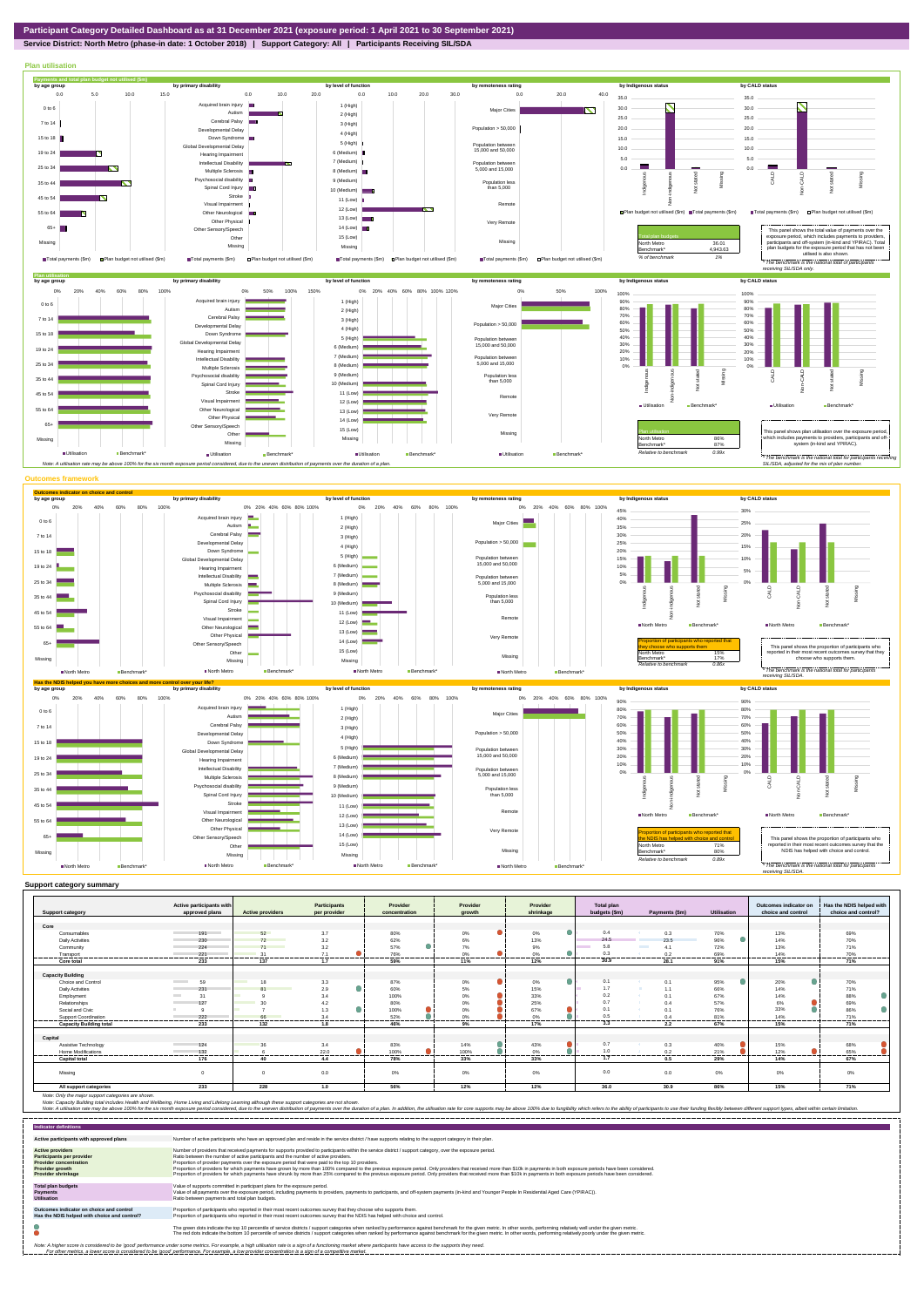**Service District: North Metro (phase-in date: 1 October 2018) | Support Category: All | Participants Not Receiving SIL/SDA**